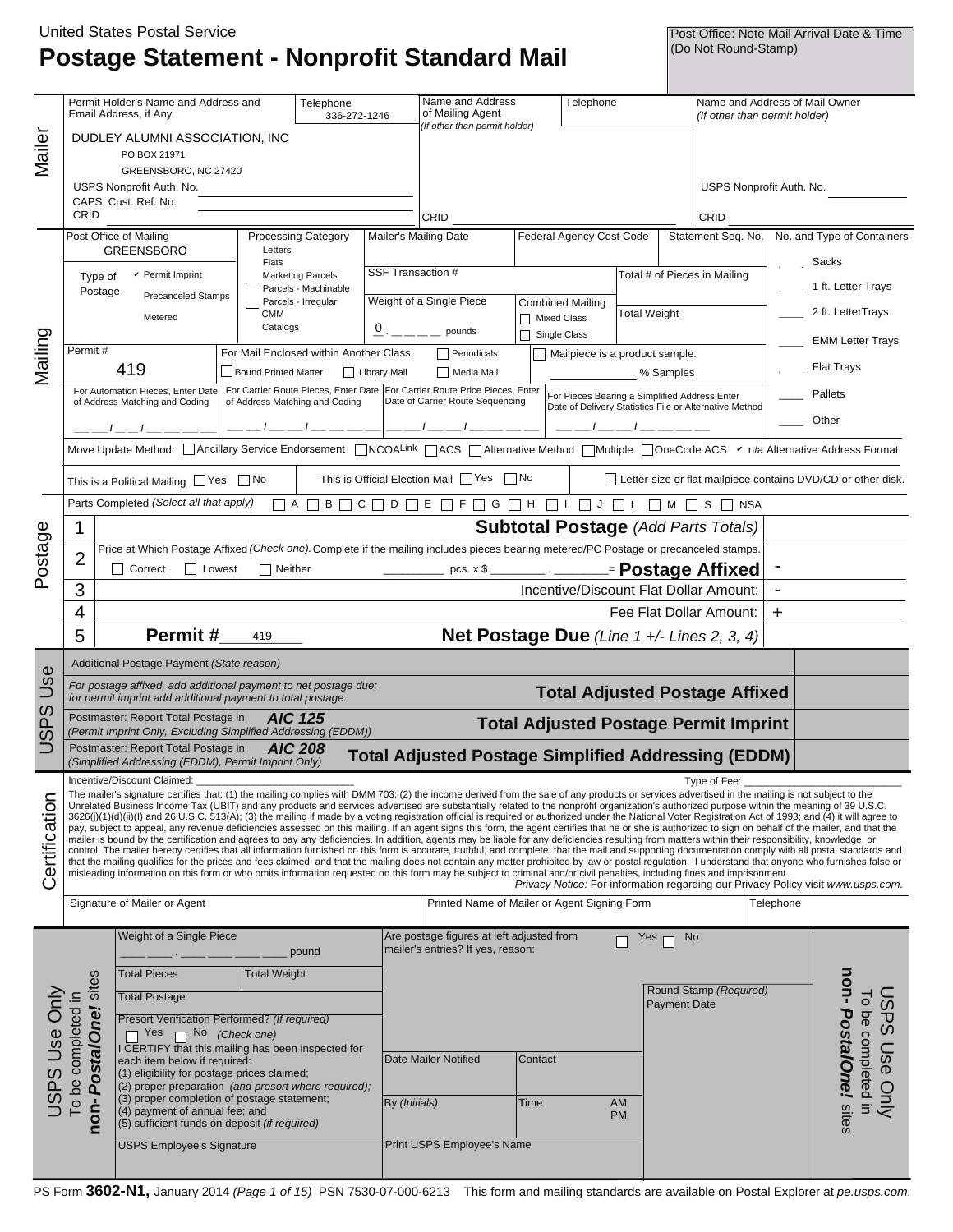## **Nonprofit Standard Mail**

Part B

**Nonautomation Letters**

| Machinable Letters 3.3 oz. (0.2063 lbs.) or less |             |                       |         |               |                     |                       |           |                      |  |  |
|--------------------------------------------------|-------------|-----------------------|---------|---------------|---------------------|-----------------------|-----------|----------------------|--|--|
|                                                  | Entry       | <b>Price Category</b> | Price   | No. of Pieces | Subtotal<br>Postage | <b>Discount Total</b> | Fee Total | <b>Total Postage</b> |  |  |
| <b>B1</b>                                        | None        | AADC                  | \$0.173 |               |                     |                       |           |                      |  |  |
| <b>B2</b>                                        | None        | Mixed AADC            | 0.191   |               |                     |                       |           |                      |  |  |
| B <sub>3</sub>                                   | <b>DNDC</b> | AADC                  | 0.139   |               |                     |                       |           |                      |  |  |
| <b>B4</b>                                        | <b>DNDC</b> | Mixed AADC            | 0.157   |               |                     |                       |           |                      |  |  |
| <b>B5</b>                                        | <b>DSCF</b> | AADC                  | 0.128   |               |                     |                       |           |                      |  |  |

#### **Nonmachinable Letters** *3.3 oz. (0.2063 lbs.) or less*

|                | Entry       | <b>Price Category</b> | Price   | No. of Pieces | Subtotal<br>Postage | Discount Total | Fee Total | <b>Total Postage</b> |
|----------------|-------------|-----------------------|---------|---------------|---------------------|----------------|-----------|----------------------|
| B <sub>6</sub> | None        | 5-Digit               | \$0.334 |               |                     |                |           |                      |
| <b>B7</b>      | None        | 3-Digit               | 0.427   |               |                     |                |           |                      |
| B <sub>8</sub> | None        | <b>ADC</b>            | 0.458   |               |                     |                |           |                      |
| <b>B</b> 9     | None        | Mixed ADC             | 0.546   |               |                     |                |           |                      |
| <b>B10</b>     | <b>DNDC</b> | 5-Digit               | 0.300   |               |                     |                |           |                      |
| <b>B11</b>     | <b>DNDC</b> | 3-Digit               | 0.393   |               |                     |                |           |                      |
| <b>B12</b>     | <b>DNDC</b> | ADC                   | 0.424   |               |                     |                |           |                      |
| <b>B13</b>     | <b>DNDC</b> | Mixed ADC             | 0.512   |               |                     |                |           |                      |
| <b>B14</b>     | <b>DSCF</b> | 5-Digit               | 0.289   |               |                     |                |           |                      |
| <b>B15</b>     | <b>DSCF</b> | 3-Digit               | 0.382   |               |                     |                |           |                      |
| <b>B16</b>     | <b>DSCF</b> | <b>ADC</b>            | 0.413   |               |                     |                |           |                      |

**Nonmachinable Letters** *Over 3.3 oz. but less than 16 oz.* 

|            | Entry       | Price<br>Category | Piece<br>Price | Or<br>Amount<br>Affixed | No. of<br>Pieces | Pieces<br>Subtotal | Pound<br>Price | Pounds | Pounds<br>Subtotal | Subtotal<br>Postage | <b>Discount</b><br>Total | Fee<br>Total | Total<br>Postage |
|------------|-------------|-------------------|----------------|-------------------------|------------------|--------------------|----------------|--------|--------------------|---------------------|--------------------------|--------------|------------------|
| <b>B17</b> | None        | 5-Digit           | \$0.140        |                         |                  |                    | \$0.676        |        |                    |                     |                          |              |                  |
| <b>B18</b> | None        | 3-Digit           | 0.208          |                         |                  |                    | 0.676          |        |                    |                     |                          |              |                  |
| <b>B19</b> | None        | <b>ADC</b>        | 0.262          |                         |                  |                    | 0.676          |        |                    |                     |                          |              |                  |
| <b>B20</b> | None        | Mixed<br>ADC      | 0.313          |                         |                  |                    | 0.676          |        |                    |                     |                          |              |                  |
| <b>B21</b> | <b>DNDC</b> | 5-Digit           | 0.140          |                         |                  |                    | 0.510          |        |                    |                     |                          |              |                  |
| <b>B22</b> | <b>DNDC</b> | 3-Digit           | 0.208          |                         |                  |                    | 0.510          |        |                    |                     |                          |              |                  |
| <b>B23</b> | <b>DNDC</b> | <b>ADC</b>        | 0.262          |                         |                  |                    | 0.510          |        |                    |                     |                          |              |                  |
| <b>B24</b> | <b>DNDC</b> | Mixed<br>ADC      | 0.313          |                         |                  |                    | 0.510          |        |                    |                     |                          |              |                  |
| <b>B25</b> | <b>DSCF</b> | 5-Digit           | 0.140          |                         |                  |                    | 0.460          |        |                    |                     |                          |              |                  |
| <b>B26</b> | <b>DSCF</b> | 3-Digit           | 0.208          |                         |                  |                    | 0.460          |        |                    |                     |                          |              |                  |
| <b>B27</b> | <b>DSCF</b> | <b>ADC</b>        | 0.262          |                         |                  |                    | 0.460          |        |                    |                     |                          |              |                  |

*For affixed postage mailings as described in DMM 243, compute and enter the price for each piece in the Amount Affixed column, multiply by No. of Pieces and total in the Total column.*

**Part B Total** *(Add lines B1-B27)*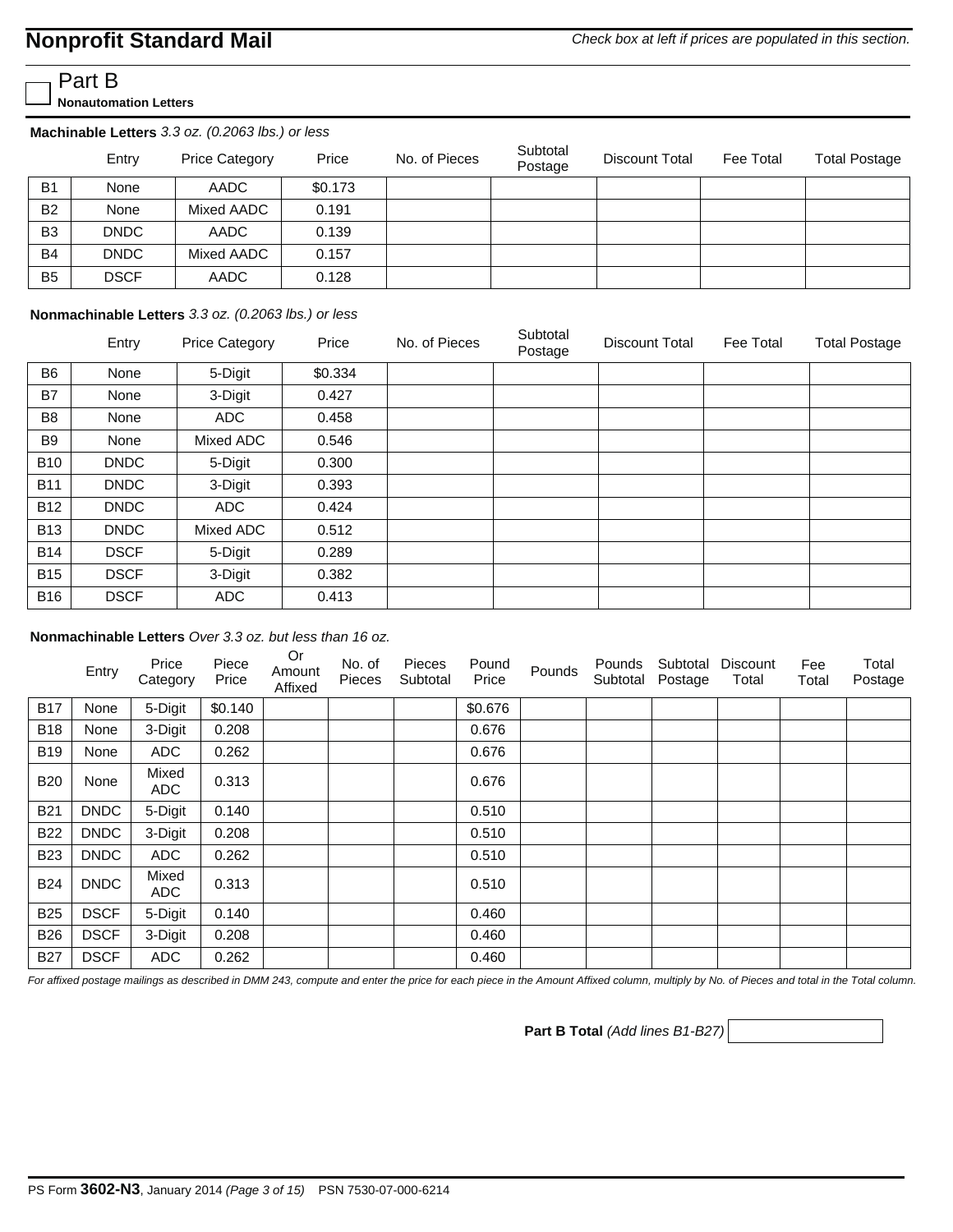Use this form for Nonprofit Standard Mail prices.

**Step 1:** Complete Mailer and Mailing sections on page 1. The Mailer section must be completely filled in, including the Permit Holder in the first box, the Mailing Agent, if any as described below, in the second box, and the Mail Owner, as described below, if other than the Permit Holder, in the third box.

*Mailing Agent:* The mailing agent is a business entity, organization, or individual acting on behalf of one or more mail owners by providing mailing services for which the mail owners compensate the mailing agent. A business entity, organization, or individual whose services define it as a mailing agent may also be considered a mail owner, but only for its own mail or the mail of its subsidiaries. Mailing agents include, but are not limited to the following: Printer, letter shop, address list provider/manager; mail preparer, postage payment provider, mailing logistics provider, mailing tracking provider, ad agency, and mailing information manager.

*Mail Owner:* The mail owner is the business entity, organization, or individual who makes business decisions regarding the mailpiece content, directly benefits from the mailing, and ultimately pays for postage on the mailpiece directly or by way of a mailing agent.

**Step 2:** Before you complete the Postage section, go to parts A through M and S. Complete the part(s) that per**tain to**  your mailing. All pieces must be reported on the appropriate line at the full published price (not including the Full-Service Intelligent Mail incentive). Pieces that comply with the Full-Service Intelligent Mail option requirements are additionally reported on the line provided.The following information will help you to determine which parts to complete:

#### **Parts A-C: Letters**

- Part A: Automation Letters. Enter total in Part A Total box.
- Part B: Nonautomation Letters. Enter total in Part B Total box.
- Part C: Carrier Route Letters. Enter total in Part C Total box.

#### **Parts D-F: Flats**

Part D: Automation Flats. Enter total in Part D Total box.

- Part E: Nonautomation Flats. Enter total in Part E Total box.
- Part F: Carrier Route Flats. Enter total in Part F Total box.

#### **Part G-H: Marketing Parcels (Reserved)**

Part G: Marketing Parcels. Enter total in Part G Total box.

Part H: Carrier Route Marketing Parcels. Enter total in Part H Total box.

#### **Parts I-J: Parcels**

Part I: Machinable Parcels. Enter total in Part I Total box.

Part J: Irregular Parcels. Enter total in Part J Total box.

Part L: Customized MarketMail (CMM) - Enter total in Part L Total box.

Part M: Repositionable Notes (RPN) - Enter total in Part M Total box.

**Part S: Extra Services** - Enter total in Part S Total box.

**Step 3:** Add the postage in parts A through S. For Permit Imprint mailings round off to four decimal places. For Postage Affixed round off to three decimal places.

**Step 4:** Return to the Postage section on page 1. Check the boxes that correspond to the form parts used. Add the postage amounts for all parts and enter on Line 1 Subtotal Postage, rounded off to two decimal places.

**Step 5:** Complete Line 2 for Postage Affixed mailings. Check the box for the Price at Which Postage Affixed (Correct, Lowest, or Neither). Multiply the number of pieces by the postage affixed. Put the total in the Postage Affixed block.

**Step 6:** Lines 3 and 4 are for postage adjustments that apply to the entire mailing. Report any Incentive/Discount on Line 3 and any Fee on Line 4.